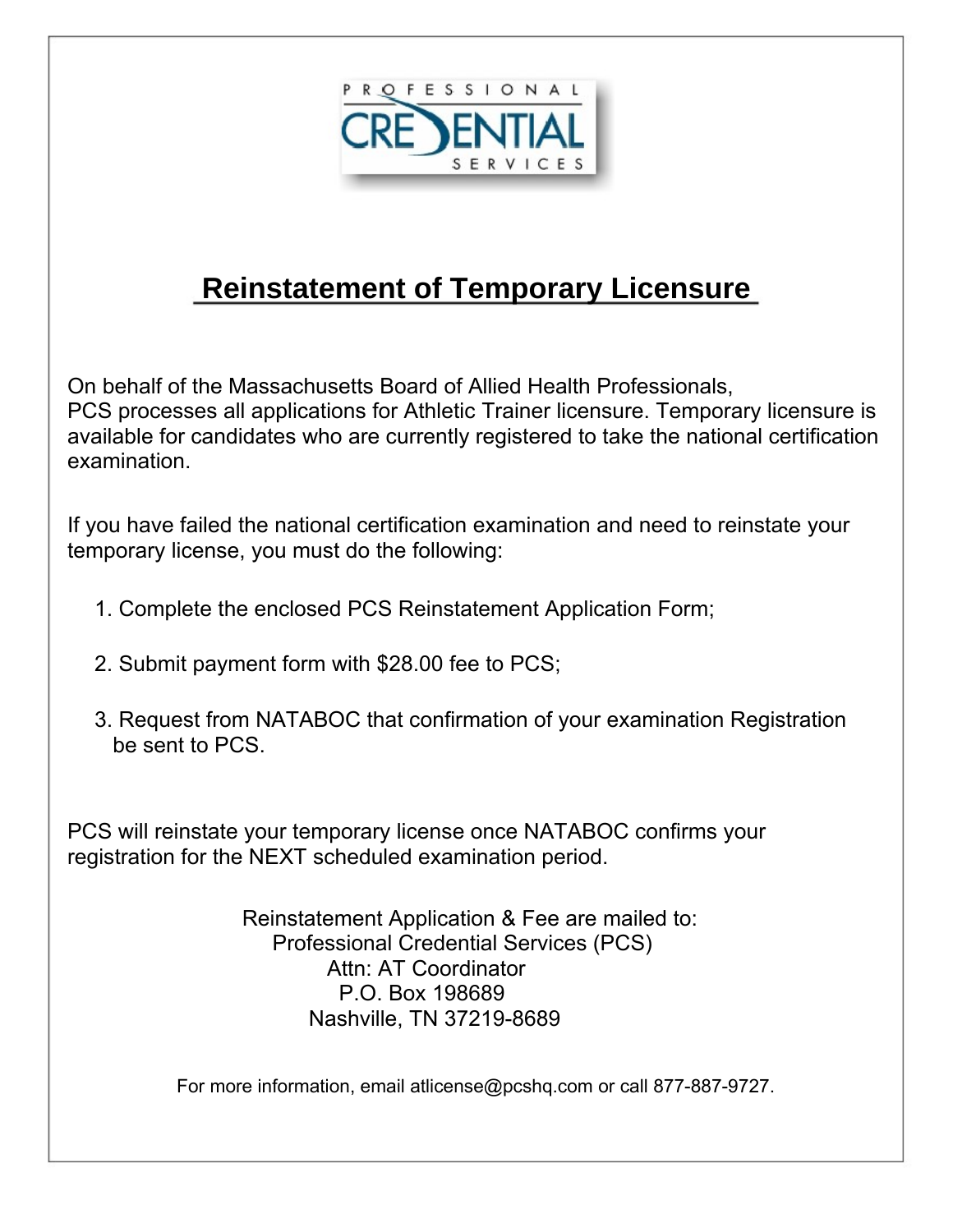## APPLICATION for REINSTATEMENT of TEMPORARY LICENSE for ATHLETIC TRAINER

An applicant who has failed the NATABOC examination and whose temporary license has expired must complete this form to PCS along with payment of \$28.00 for reinstatement of temporary license.

| A. Biographical<br>Information. Provide your full<br>name, date of birth, social<br>security number, and mailing                                                                                                                                                                                                                                                                                         | <b>First Name</b>                                                                                                                                                                         | Middle Initial                                                                                                                                                                                                              | Last Name  | Other (Maiden)                                                                                                                                                                                                                                                                                                                                                                                                                                                      |            |           |  |  |
|----------------------------------------------------------------------------------------------------------------------------------------------------------------------------------------------------------------------------------------------------------------------------------------------------------------------------------------------------------------------------------------------------------|-------------------------------------------------------------------------------------------------------------------------------------------------------------------------------------------|-----------------------------------------------------------------------------------------------------------------------------------------------------------------------------------------------------------------------------|------------|---------------------------------------------------------------------------------------------------------------------------------------------------------------------------------------------------------------------------------------------------------------------------------------------------------------------------------------------------------------------------------------------------------------------------------------------------------------------|------------|-----------|--|--|
| address. It is very important that<br>this section be completed in full.                                                                                                                                                                                                                                                                                                                                 | Date of Birth                                                                                                                                                                             | Social Security Number*<br>Place of Birth                                                                                                                                                                                   |            |                                                                                                                                                                                                                                                                                                                                                                                                                                                                     |            |           |  |  |
| *Social Security Number must<br>be disclosed per state and                                                                                                                                                                                                                                                                                                                                               | Print your name, as it should appear on your license                                                                                                                                      |                                                                                                                                                                                                                             |            |                                                                                                                                                                                                                                                                                                                                                                                                                                                                     |            |           |  |  |
| federal law. No license will be<br>issued without a social security<br>number. Pursuant to M.G.L. c.<br>62C, s. 47A, the Division of                                                                                                                                                                                                                                                                     | Contact Information<br>(Check here if address has changed since your first application was filed with PCS)                                                                                |                                                                                                                                                                                                                             |            |                                                                                                                                                                                                                                                                                                                                                                                                                                                                     |            |           |  |  |
| Professional Licensure is<br>required to obtain your social<br>security number and forward it to                                                                                                                                                                                                                                                                                                         | Street or PO Box                                                                                                                                                                          |                                                                                                                                                                                                                             |            |                                                                                                                                                                                                                                                                                                                                                                                                                                                                     |            |           |  |  |
| the Department of Revenue,<br>where the information will be<br>used to ascertain that you are in<br>compliance with the tax laws of<br>the Commonwealth.                                                                                                                                                                                                                                                 | City                                                                                                                                                                                      | <b>State</b>                                                                                                                                                                                                                |            | Zip Code                                                                                                                                                                                                                                                                                                                                                                                                                                                            |            |           |  |  |
|                                                                                                                                                                                                                                                                                                                                                                                                          | Telephone Number with Area Code                                                                                                                                                           |                                                                                                                                                                                                                             | Fax Number | Email address                                                                                                                                                                                                                                                                                                                                                                                                                                                       |            |           |  |  |
| <b>B. Examination Information.</b><br>You must request that<br>Confirmation of NATABOC<br>examination registration be sent                                                                                                                                                                                                                                                                               |                                                                                                                                                                                           |                                                                                                                                                                                                                             |            | How many times have you previously taken the NATABOC examination?                                                                                                                                                                                                                                                                                                                                                                                                   |            |           |  |  |
| to PCS on you behalf.                                                                                                                                                                                                                                                                                                                                                                                    | Please indicate date and score of previous NATABOC examination(s):                                                                                                                        |                                                                                                                                                                                                                             |            |                                                                                                                                                                                                                                                                                                                                                                                                                                                                     |            |           |  |  |
| C. Temporary Licensure.                                                                                                                                                                                                                                                                                                                                                                                  | Have you ever been issued a temporary license number to practice as an Athletic Trainer in the<br>Commonwealth of Massachusetts?<br>Yes<br>No.<br>If yes, please provide date of issuance |                                                                                                                                                                                                                             |            |                                                                                                                                                                                                                                                                                                                                                                                                                                                                     |            |           |  |  |
| D.Questions. Answer each<br>of the questions listed. If you<br>answer yes to any, please attach<br>an explanation. All questions<br>must be answered.                                                                                                                                                                                                                                                    |                                                                                                                                                                                           |                                                                                                                                                                                                                             |            | How many Athletic Trainer temporary licenses have been issued to you?                                                                                                                                                                                                                                                                                                                                                                                               |            |           |  |  |
| "The Board is certified by the<br>Criminal History Systems Board<br>[ID# MAREG G] to access data<br>about convictions and pending<br>criminal cases. Those records-<br>and other Federal and<br>professional records-may be<br>checked as part of your licensing<br>process. No records are<br>automatic disqualifiers; you will<br>be given an opportunity to<br>discuss any issues with the<br>Board." | 1.<br>board or employer?                                                                                                                                                                  | Since you last applied for examination and licensure:<br>Has any disciplinary action been taken against you by a licensing board, third<br>party insurance carrier, professional association or organization, credentialing |            |                                                                                                                                                                                                                                                                                                                                                                                                                                                                     | <b>YES</b> | <b>NO</b> |  |  |
|                                                                                                                                                                                                                                                                                                                                                                                                          | 2.<br>jurisdiction?                                                                                                                                                                       | Are you the subject of pending disciplinary action by any licensing board in any                                                                                                                                            |            |                                                                                                                                                                                                                                                                                                                                                                                                                                                                     | <b>YES</b> | NO.       |  |  |
|                                                                                                                                                                                                                                                                                                                                                                                                          | 3.                                                                                                                                                                                        | Have you voluntarily surrendered a professional license?                                                                                                                                                                    |            |                                                                                                                                                                                                                                                                                                                                                                                                                                                                     | <b>YES</b> | <b>NO</b> |  |  |
|                                                                                                                                                                                                                                                                                                                                                                                                          | 4.                                                                                                                                                                                        | Have you been convicted of a criminal offense other than a misdemeanor?                                                                                                                                                     |            |                                                                                                                                                                                                                                                                                                                                                                                                                                                                     | <b>YES</b> | NO        |  |  |
|                                                                                                                                                                                                                                                                                                                                                                                                          | 5.<br>or country?                                                                                                                                                                         | Have you ever applied for and been denied a professional licensure in any state                                                                                                                                             |            |                                                                                                                                                                                                                                                                                                                                                                                                                                                                     | <b>YES</b> | NO.       |  |  |
| <b>E.Affidavit.</b> By signing this<br>application, the applicant attests<br>that this section has been read<br>and fully understood. The<br>application must be signed by<br>the applicant and in the<br>presence of a Notary Public in<br>order to be processed by PCS.                                                                                                                                | abuse or neglect of children.                                                                                                                                                             |                                                                                                                                                                                                                             |            | Pursuant to M.G.L.c 62C, s. 49A, I have filed all Massachusetts State income tax returns and paid all taxes<br>required by law. I agree to abide by the rules and regulations of the Board of Allied Health Professionals and<br>attest that all statements made herein are truthful and are made under the pains and penalties of perjury.<br>Pursuant to M.G.L., c.119, s.51A, and M.G.L., c.122, s.1A, I certify that I will fulfill my obligation to report the |            |           |  |  |

| Applicant Signature<br>----- <i>-</i><br>$\sim$ | Date |
|-------------------------------------------------|------|

Submit this form and the enclosed payment form with the fee to PCS: Massachusetts AT Coordinator Professional Credential Services, Inc. P.O. Box 198689 Nashville, TN 37219-8689

Visit us on-line at www.pcshq.com